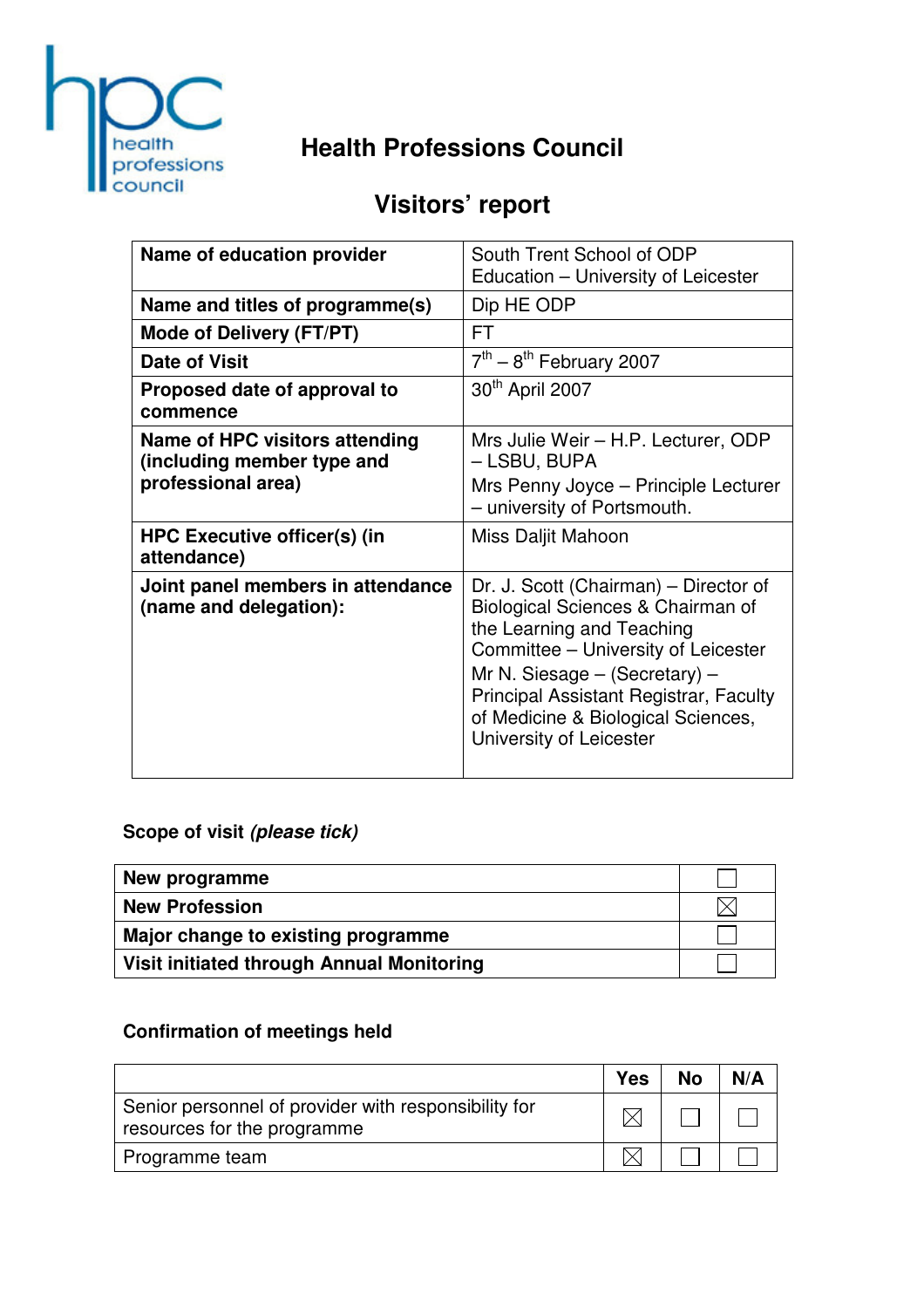| Placements providers and educators        |  |  |
|-------------------------------------------|--|--|
| Students (current or past as appropriate) |  |  |

### **Confirmation of facilities inspected**

|                                   | <b>Yes</b> | No | N/A |
|-----------------------------------|------------|----|-----|
| Library learning centre           |            |    |     |
| <b>IT</b> facilities              |            |    |     |
| Specialist teaching accommodation |            |    |     |

**Confirmation that particular requirements/specific instructions (if any) of the Education and Training Committee that have been explored e.g. specific aspects arising from annual monitoring reports.** 

| Requirement (please insert detail) | <b>Yes</b> | <b>No</b> | N/A |
|------------------------------------|------------|-----------|-----|
|                                    |            |           |     |
|                                    |            |           |     |
| Ð                                  |            |           |     |

|--|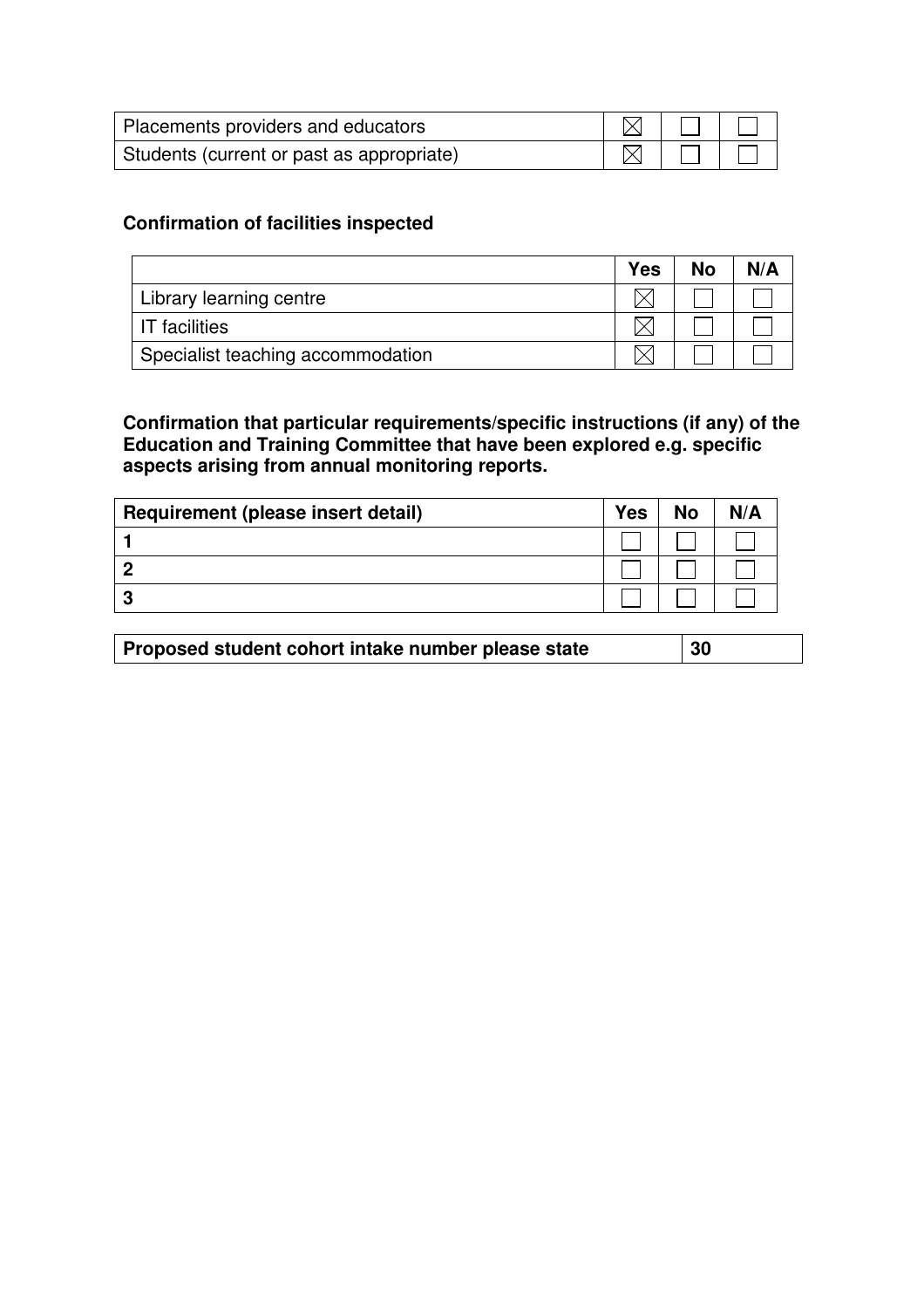The following summarises the key outcomes of the Approvals event and provides reasons for the decision.

### **CONDITIONS**

#### **Condition 1**

#### **SET 4. Curriculum Standards**

**4.2 The programme must reflect the philosophy, values, skills and knowledge base as articulated in the curriculum guidance for the profession.** 

**4.4 The curriculum must remain relevant to current practice.** 

**Condition:** The programme team must redraft and submit evidence ensuring the programme is mapped to the requirements of the curriculum guidance (AODP curriculum 2006 version 4)

**Reason:** The current documentation for this programme has not been mapped to the curriculum guidance (AODP curriculum 2006 version 4). The visitors need to be provided with evidence to show that the programme has been brought in line to the guidance.

#### **Condition 2**

#### **SET 6. Assessment standards**

**6.7 Assessment regulations clearly specify requirements:** 

**6.7.1 for student progression and achievement within the programme;** 

**Condition:** The programme team must provide explicit information regarding the assessment regulations in the student handbook and programme specification (Page 24, section 7.5). This is in relation to progression and achievement in particular the referrals process.

**Reason:** The visitors felt that information regarding assessment regulations was not explicit enough. Students need to be fully aware of the assessment regulations including progression and achievement.

#### **Condition 3**

**6.7.1 Assessment regulations clearly specify requirements for student progression and achievement within the programme;** 

**SET 1. Level of qualification for entry to the Register** 

**The Council normally expects that the threshold entry routes to the Register will be the following:** 

**1.1.5 Diploma of Higher Education in Operating Department Practice for Operating Department Practitioners.**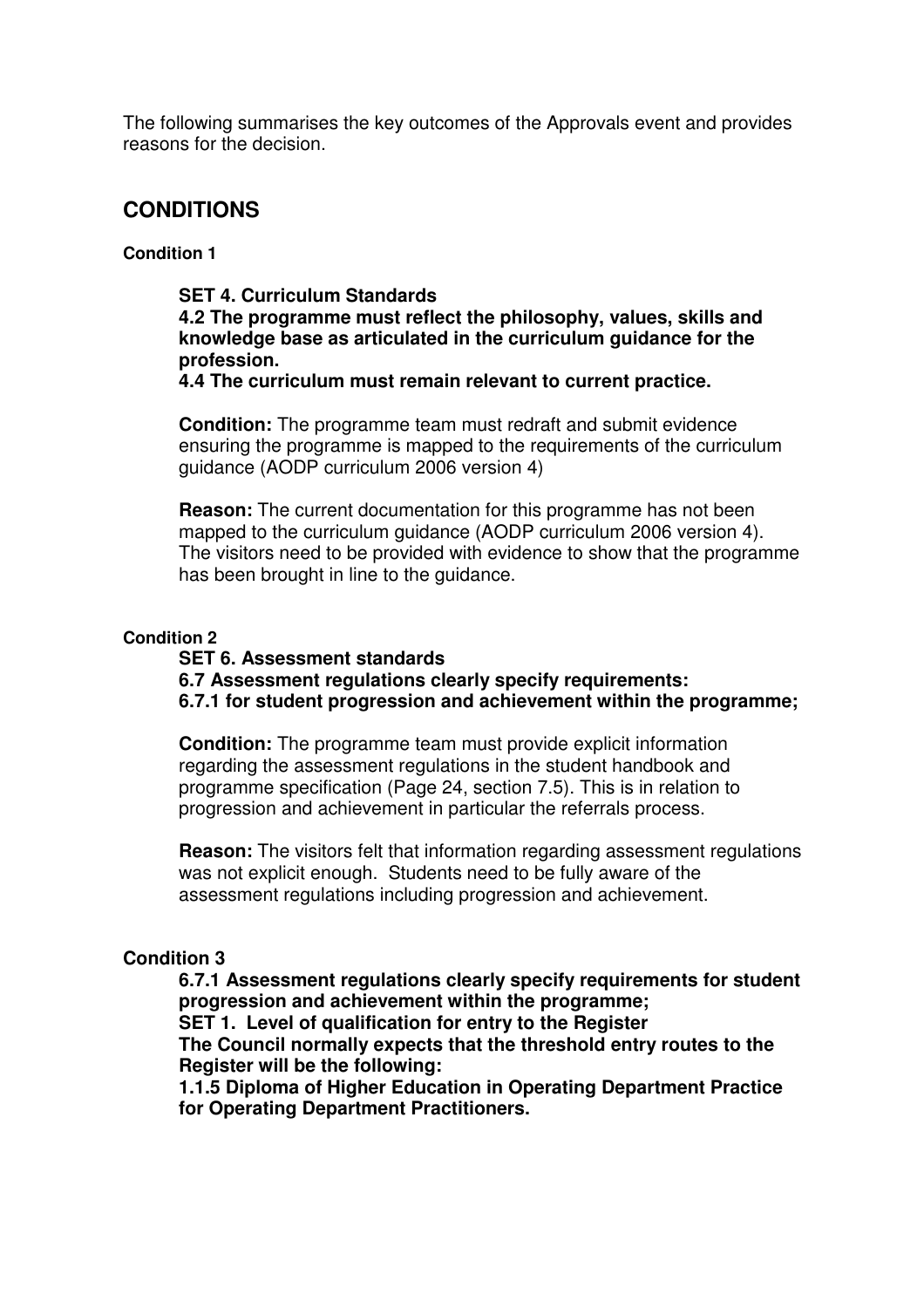**Condition:** Any reference made within the documentation implying automatic registration (pages 6, 24 & 25 in the programme information booklet) needs to be reworded.

**Reason:** Using this terminology is misleading for students. On completion of the programme students are eligible to apply for registration. Registration is not an automatic process.

#### **Condition 4**

#### **6.7.3 for an aegrotat award not to provide eligibility for admission to the Register.**

**Condition:** A statement needs to be added to the handbook to ensure that the aegrotat award does not provide eligibility to the register.

**Reason:** There was no information within the documentation regarding an aegrotat award. Students should be provided with this information and it should be included within the documentation..

#### **Condition 5**

#### **SET 6. Assessment Standards**

#### **6.7.5 Assessment Regulations must clearly specify requirements for the appointment of at least one external examiner from the relevant part of the Register.**

#### **Condition:**

In line with Set 6.7.5, evidence must be provided that demonstrates compliance with the standard governing the appointment of an external examiner.

#### **Reason:**

The programme team assured that the process for appointing a suitable external examiner is being carried out but has not yet been fulfilled. Evidence needs to be provided ensuring this set will be met.

#### **RECOMMENDATIONS**

**SET 3. Programme management and resource standards 3.7 The resources to support student learning in all settings must be used effectively.** 

**3.12 The resources provided, both on and off site, must adequately support the required learning and teaching activities of the programme.**